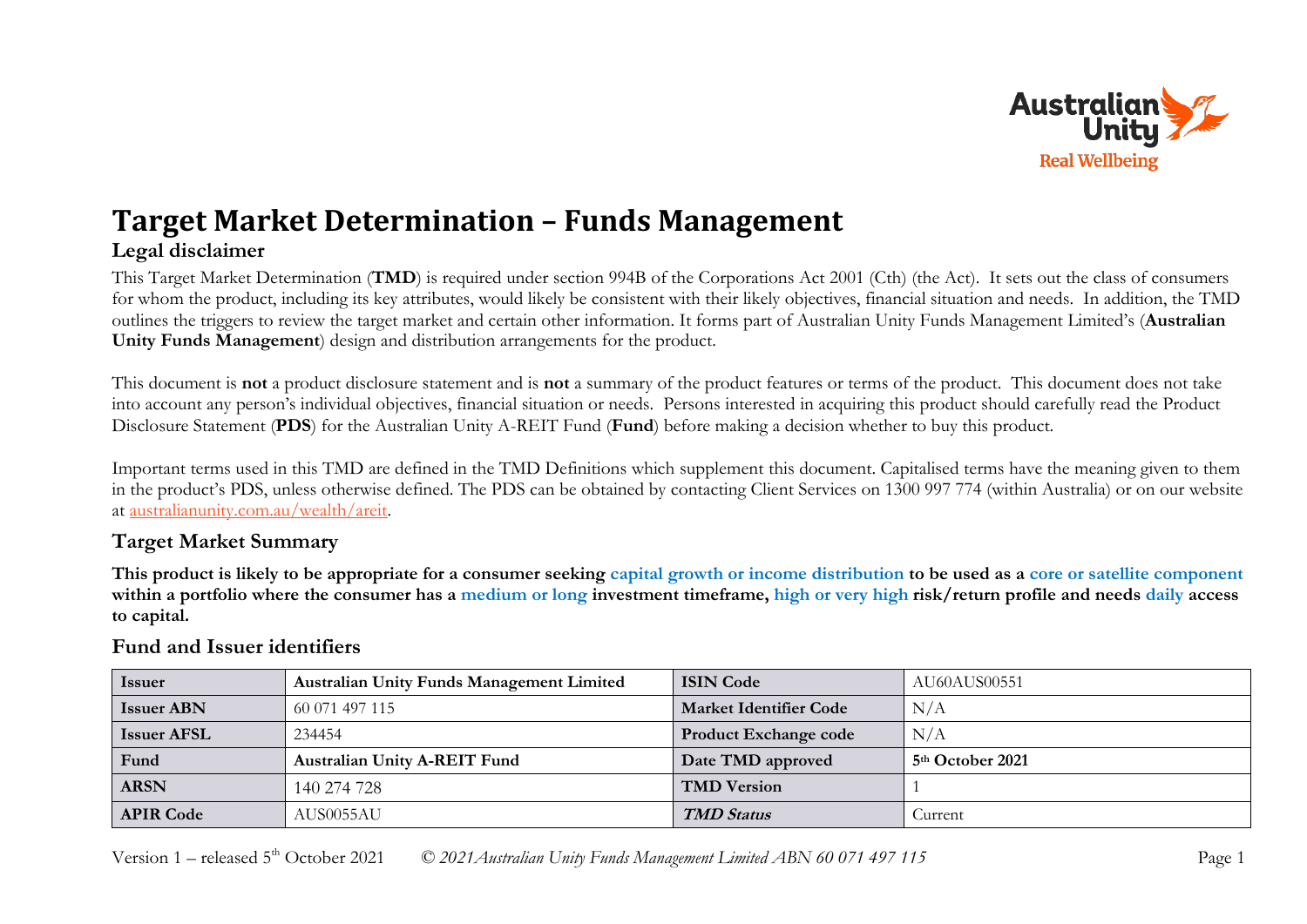# **Description of Target Market**

This part is required under section 994B(5)(b) of the Act.

### **TMD indicator key**

The Consumer Attributes for which the product is likely to be appropriate have been assessed using a red/amber/green rating methodology with appropriate colour coding:



#### **Instructions**

In the tables below, Column 1, Consumer Attributes, indicates a description of the likely objectives, financial situation and needs of the class of consumers that are considering this product. Column 2, TMD indicator, indicates whether a consumer meeting the attribute in column 1 is likely to be in the target market for this product.

Generally, a consumer is unlikely to be in the target market for the product if:

- **one or more** of their Consumer Attributes correspond to a **red** rating, or
- **three or more** of their Consumer Attributes correspond to an **amber** rating.

#### **Investment products and diversification**

A consumer (or class of consumer) may intend to hold a product as part of a diversified portfolio (typically with an intended product use of *satellite/small allocation* or *core component*). In such circumstances, the product should be assessed against the consumer's attributes for the relevant portion of the portfolio, rather than the consumer's portfolio as a whole. For example, a consumer may seek to construct a conservative portfolio with a satellite/small allocation to growth assets. In this case, it may be likely that a product with a *High* or *Very High* risk/return profile is consistent with the consumer's objectives for that allocation notwithstanding that the risk/return profile of the consumer as a whole is *Low* or *Medium*. In making this assessment, distributors should consider all features of a product (including its key attributes).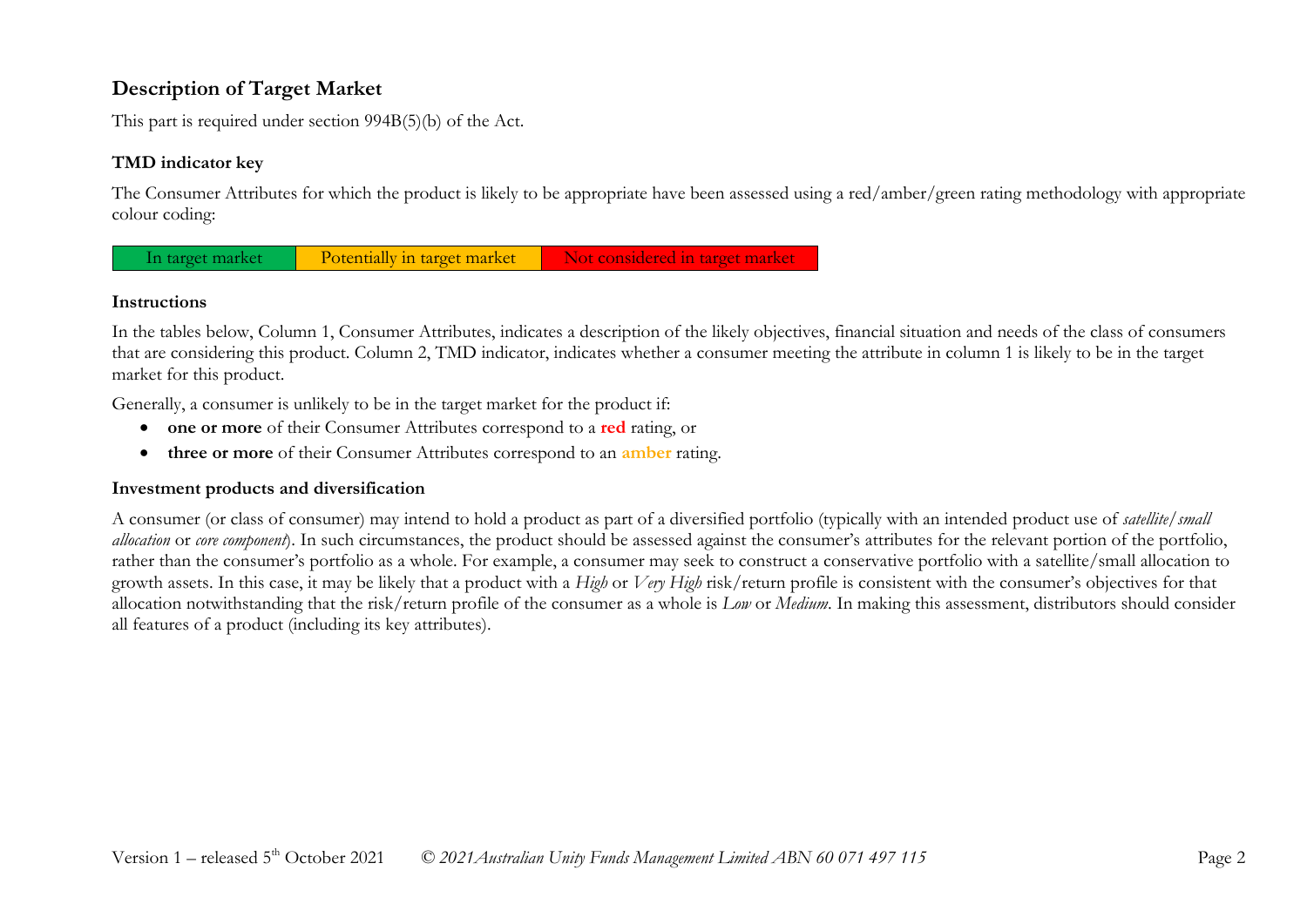| <b>Consumer Attributes</b>                                | <b>TMD</b> Indicator | Product description including key attributes                                                                                                                                                                                                                                                                                                                                                                                                           |
|-----------------------------------------------------------|----------------------|--------------------------------------------------------------------------------------------------------------------------------------------------------------------------------------------------------------------------------------------------------------------------------------------------------------------------------------------------------------------------------------------------------------------------------------------------------|
| Consumer's investment objective                           |                      |                                                                                                                                                                                                                                                                                                                                                                                                                                                        |
| Capital Growth                                            |                      | The Fund aims to outperform the S&P/ASX 300 A-REIT Index (Index) total return by 1.50%                                                                                                                                                                                                                                                                                                                                                                 |
| Capital Preservation                                      |                      | per annum (before management costs), over rolling three-year periods. In addition, the Fund also<br>aims to outperform the distribution yield of the Index (before management costs) over a rolling                                                                                                                                                                                                                                                    |
| Capital Guaranteed                                        |                      | 12-month basis.                                                                                                                                                                                                                                                                                                                                                                                                                                        |
| <b>Income Distribution</b>                                |                      | Generally, distributions are paid on a quarterly basis.                                                                                                                                                                                                                                                                                                                                                                                                |
|                                                           |                      | As the Fund will largely invest in a portfolio of select A-REITs, by virtue of the nature of these<br>assets being growth assets with an income component, the Fund is likely to be appropriate for<br>consumers who are seeking income distribution or capital growth.                                                                                                                                                                                |
| Consumer's intended product use (% of Investable Assets)  |                      |                                                                                                                                                                                                                                                                                                                                                                                                                                                        |
| Solution/Standalone (75-100%)                             |                      | The Fund primarily invests between 65-100% of its assets in A-REITs, with the balance held in                                                                                                                                                                                                                                                                                                                                                          |
| Core Component (25-75%)                                   |                      | cash or similar investments and up to a maximum of 25% of the Fund's assets held in stocks<br>outside the Index. Stocks may include, but are not limited to, listed property companies e.g.                                                                                                                                                                                                                                                            |
| Satellite/small allocation (<25%)                         |                      | property developers and property fund managers, derivatives, listed securities such as real asset-<br>based infrastructure, aged care, retirement living and hotels. From time-to-time it may also include<br>international property securities up to a maximum of 10%. As a result of this, the Fund has<br>medium portfolio diversification and is therefore likely to be appropriate as a core or satellite<br>component of a consumer's portfolio. |
| Consumer's investment timeframe                           |                      |                                                                                                                                                                                                                                                                                                                                                                                                                                                        |
| Short ( $\leq$ 2 years)                                   |                      | The recommended minimum investment timeframe is greater than 5 years because the Fund aims                                                                                                                                                                                                                                                                                                                                                             |
| Medium $(> 2$ years)                                      |                      | to deliver strong returns over the medium to long term. The Fund is therefore likely to be<br>appropriate for consumers who have a medium or long investment timeframe.                                                                                                                                                                                                                                                                                |
| Long ( $> 8$ years)                                       |                      |                                                                                                                                                                                                                                                                                                                                                                                                                                                        |
| Consumer's Risk (ability to bear loss) and Return profile |                      |                                                                                                                                                                                                                                                                                                                                                                                                                                                        |
| Low                                                       |                      | The Fund aims to outperform the Index total return by 1.50% per annum (before management<br>costs), over rolling three-year periods. Due to the nature of the Fund's investment strategy the<br>level of investment risk is considered high. The Fund targets a higher return profile and has a<br>potential for higher losses. The Fund is therefore likely to be appropriate for consumers who have                                                  |
| Medium                                                    |                      |                                                                                                                                                                                                                                                                                                                                                                                                                                                        |
| High                                                      |                      |                                                                                                                                                                                                                                                                                                                                                                                                                                                        |
| Very High                                                 |                      | a high or very high risk and return profile.                                                                                                                                                                                                                                                                                                                                                                                                           |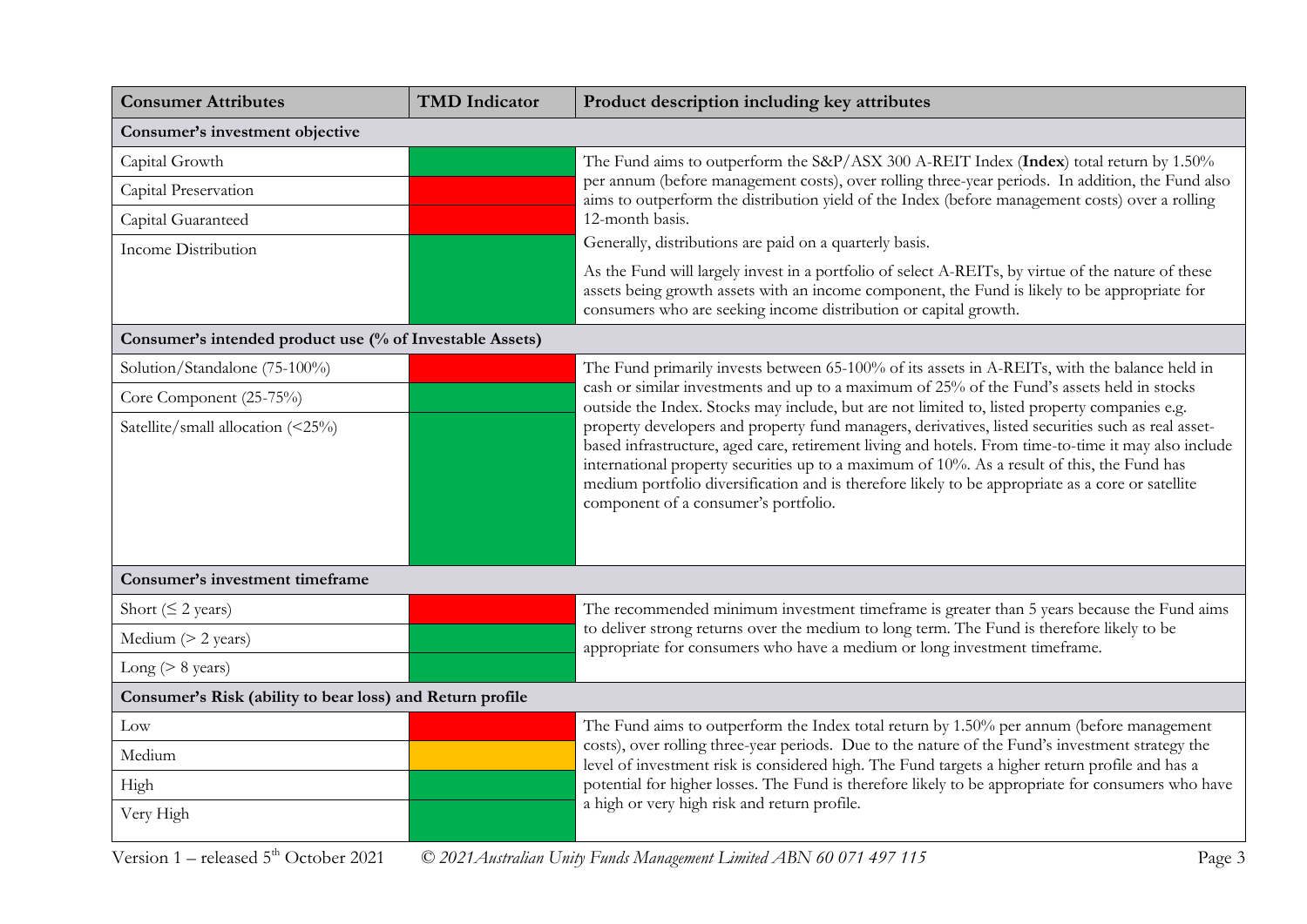| <b>Consumer Attributes</b>        | <b>TMD</b> Indicator | Product description including key attributes                                                                                                                                                                                                                                                                                          |  |
|-----------------------------------|----------------------|---------------------------------------------------------------------------------------------------------------------------------------------------------------------------------------------------------------------------------------------------------------------------------------------------------------------------------------|--|
| Consumer's need to withdraw money |                      |                                                                                                                                                                                                                                                                                                                                       |  |
| Daily                             |                      | Under normal circumstances unit holders can withdraw from the Fund daily by providing a                                                                                                                                                                                                                                               |  |
| Weekly                            |                      | withdrawal request. Withdrawals are generally paid within five business days although, under the<br>constitution for the Fund, we have up to 21 days to satisfy withdrawal requests.<br>The Fund is therefore likely to be appropriate for consumers who need the ability to lodge a<br>withdrawal request on any given business day. |  |
| Monthly                           |                      |                                                                                                                                                                                                                                                                                                                                       |  |
| Quarterly                         |                      |                                                                                                                                                                                                                                                                                                                                       |  |
| Annually or longer                |                      | Please refer to the Fund's PDS for information regarding the minimum withdrawal amount.                                                                                                                                                                                                                                               |  |

# **Appropriateness**

Note: This section is required under RG 274.64–66.

The Issuer has assessed the product and formed the view that the product, including its key attributes, is likely to be consistent with the likely objectives, financial situation and needs of consumers in the target market as described above, as the features of this product in Column 3 of the table above are likely to be suitable for consumers with the attributes identified with a green TMD Indicator in Column 2.

#### **Distribution conditions/restrictions**

This part is required under section 994B(5)(c) of the Act.

| <b>Distribution Condition</b>         | <b>Distribution Condition Rationale</b> |
|---------------------------------------|-----------------------------------------|
| There are no distribution conditions. | Not applicable.                         |

| <b>Review triggers</b>                                                                                                                          |  |  |
|-------------------------------------------------------------------------------------------------------------------------------------------------|--|--|
| This part is required under section $994B(5)(d)$ of the Act.                                                                                    |  |  |
| Material change to key attributes, fund investment objective and/or fees.                                                                       |  |  |
| Material deviation from benchmark / objective over sustained period.                                                                            |  |  |
| Key attributes have not performed as disclosed by a material degree and for a material period.                                                  |  |  |
| Determination by the issuer of an ASIC reportable Significant Dealing.                                                                          |  |  |
| Material or unexpectedly high number of complaints (as defined in section 994A(1) of the Act) about the product or distribution of the product. |  |  |
| The use of Product Intervention Powers, regulator orders or directions that affects the product.                                                |  |  |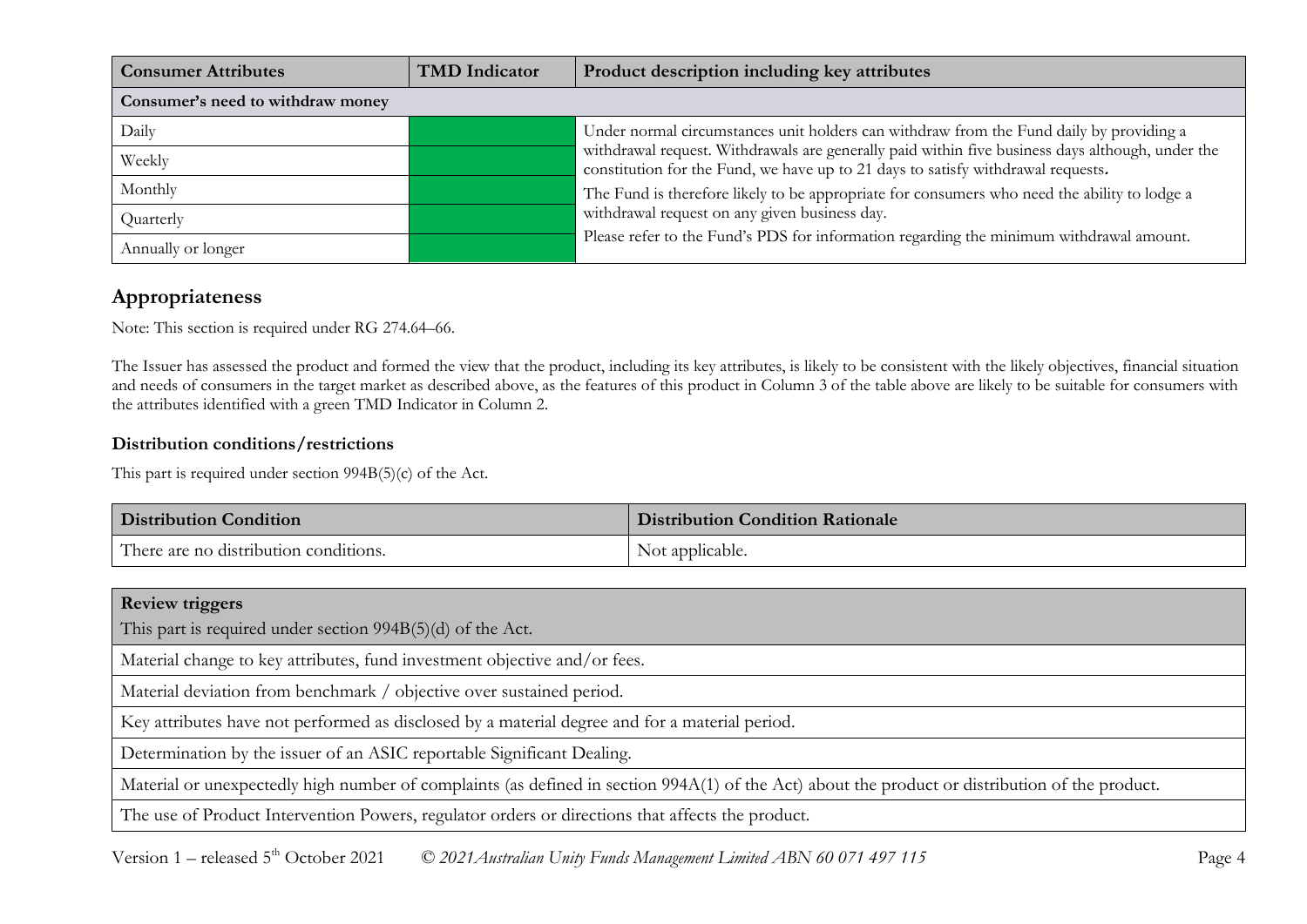| <b>Mandatory review periods</b>                                    |                            |  |
|--------------------------------------------------------------------|----------------------------|--|
| This part is required under section 994B(5)(e) and (f) of the Act. |                            |  |
| <b>Review period</b>                                               | Maximum period for review. |  |
| Initial review                                                     | 1 year and 3 months        |  |
| Subsequent review                                                  | 2 years and 3 months       |  |

### **Distributor reporting requirements**

This part is required under section 994B(5)(g) and (h) of the Act.

| <b>Reporting requirement</b>                                                                                                                                                                             | <b>Reporting period</b>                                                                                                     | Which distributors this<br>requirement applies to |
|----------------------------------------------------------------------------------------------------------------------------------------------------------------------------------------------------------|-----------------------------------------------------------------------------------------------------------------------------|---------------------------------------------------|
| Complaints (as defined in section 994A(1) of the Act) relating<br>to the product. The distributor should provide all the content<br>of the complaint, having regard to privacy.                          | Within 10 business days following the end of the<br>calendar quarter.                                                       | All distributors                                  |
| Significant dealing outside of target market, under s994F(6) of<br>the Act.<br>See Definitions for further detail.                                                                                       | As soon as practicable but no later than 10 business days<br>after distributor becomes aware of the significant<br>dealing. | All distributors                                  |
| To the extent a distributor is aware, dealings outside the target<br>market, including reason why acquisition is outside of target<br>market, and whether acquisition occurred under personal<br>advice. | Within 10 business days following the end of the<br>calendar quarter.                                                       | All distributors                                  |

If practicable, distributors should adopt the FSC data standards for reports to the issuer. Distributors must report to Australian Unity Funds Management using the method specified the website: [https://www.australianunity.com.au/wealth/distributor-complaints.](https://www.australianunity.com.au/wealth/distributor-complaints) This link also provides contact details relating to this TMD for Australian Unity Funds Management

# *Copyright & Disclaimer*

This target market determination (**TMD**) is made by Australian Unity Funds Management Limited ABN 60 071 497 115, AFS Licence No 234454 (Issuer) pursuant to section 994B of the Corporations Act 2001 (Cth). The Issuer is the responsible entity of the Fund and the issuer of interests in the Fund (**Product**).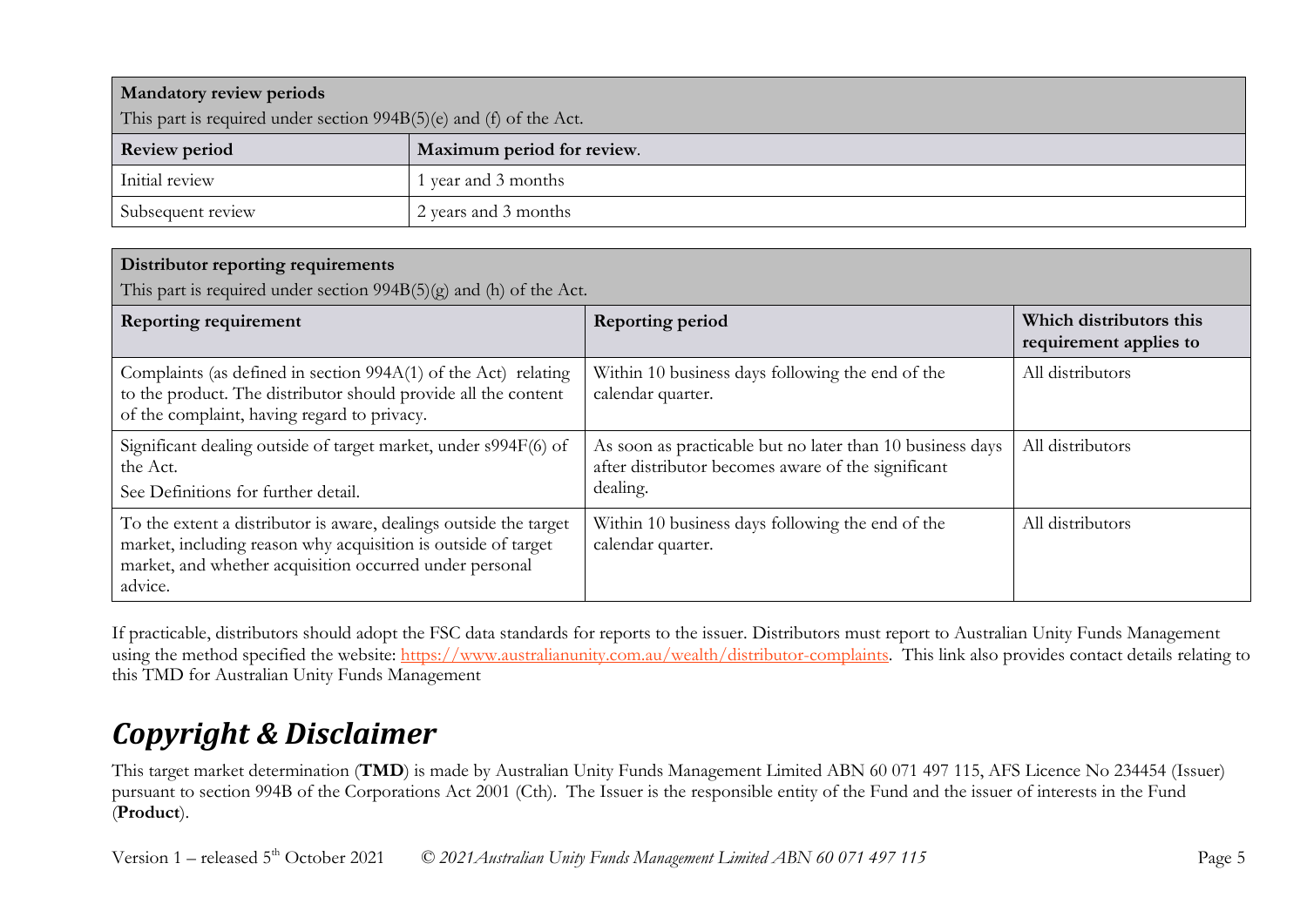This document is not a summary of the Fund or the Product, or the Product Disclosure Statement for the Product (**PDS**). It does not (and is not intended to) set out a summary of the terms or features of the Product.

This document is intended to provide a record of the Issuer's assessment of the Product, which forms the basis of this TMD. It also details the Product's distribution channel(s) and distribution strategy which must align to this TMD. This document is also used as a basis for the periodic review of the TMD and the Product's suitability for distribution to the identified target market.

This document does not (and is not intended to) provide or constitute financial product advice. The target market described in this TMD is general in nature only and does not make any statement or representation that a particular person is or is not in the target market described in this TMD. This TMD does not take into account the objectives, financial situation and needs of any particular person and the Issuer makes no representation as to whether or not the Fund or the Product is suitable for any particular person.

Prior to making any decision in relation to the Fund or the Product, investors should obtain and consider the PDS, and obtain financial product advice if necessary. This TMD should not be taken by a person to be a substitute for obtaining and considering the PDS or obtaining financial product advice that takes into account the person's objectives, financial situation and needs.

An investment in the Product is subject to investment risk, including delays on the payment of withdrawal proceeds and the loss of income or the principal invested. While any forecasts, estimates and opinions in this material are made on a reasonable basis, actual future results and performance of the Product may differ materially from the forecasts, estimates and opinions set out in this TMD. No guarantee as to the repayment of capital, the performance of the Product or any rate of return described in this TMD is made by the Issuer or any other person.

This material is not intended for distribution to, or use by, any person in any jurisdiction or country where such distribution or use would be contrary to local law or regulation.

The Issuer, and its officers, employees, agents and advisers, believe that the information in this TMD and the sources on which the information is based (which may be sourced from third parties) are correct as at the date of this TMD. While every care has been taken in the preparation of this TMD, no warranty of accuracy or reliability is given and no responsibility for the information is accepted by the Issuer, or its officers, employees, agents or advisers. To the fullest extent permitted under law, the Issuer excludes all liability for information provided in this TMD.

No part of this TMD may be reproduced or distributed in any manner without the prior written permission of the Issuer.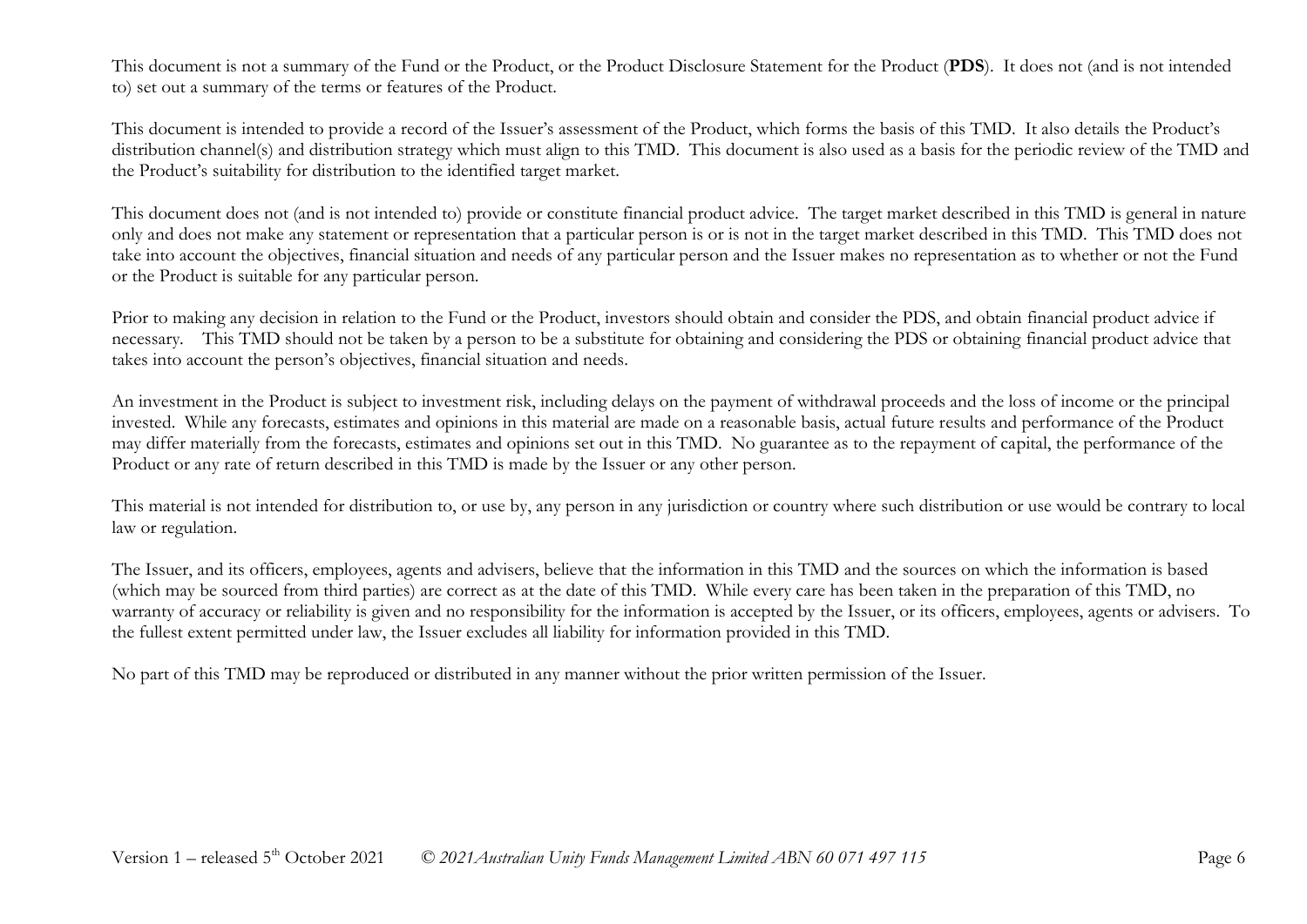# **Definitions**

| Term                                                                                                            | Definition                                                                                                                                                                                                                                                                                                                                      |  |
|-----------------------------------------------------------------------------------------------------------------|-------------------------------------------------------------------------------------------------------------------------------------------------------------------------------------------------------------------------------------------------------------------------------------------------------------------------------------------------|--|
| Consumer's investment objective                                                                                 |                                                                                                                                                                                                                                                                                                                                                 |  |
| Capital Growth                                                                                                  | The consumer seeks to invest in a product designed to generate capital return. The consumer prefers exposure to<br>growth assets (such as shares or property) or otherwise seeks an investment return above the current inflation rate.                                                                                                         |  |
| Capital Preservation                                                                                            | The consumer seeks to invest in a product to reduce volatility and minimise loss in a market down-turn. The<br>consumer prefers exposure to defensive assets (such as cash or fixed income securities) that are generally lower in<br>risk and less volatile than growth investments.                                                           |  |
| Capital Guaranteed                                                                                              | The consumer seeks a guarantee or protection against capital loss whilst still seeking the potential for capital growth<br>(typically gained through a derivative arrangement). The consumer would likely understand the complexities,<br>conditions and risks that are associated with such products.                                          |  |
| Income Distribution                                                                                             | The consumer seeks to invest in a product designed to distribute regular and/or tax-effective income. The consumer<br>prefers exposure to income-generating assets (typically, high dividend-yielding equities, fixed income securities and<br>money market instruments).                                                                       |  |
| Consumer's intended product use (% of Investable Assets)                                                        |                                                                                                                                                                                                                                                                                                                                                 |  |
| Solution/Standalone (75-100%)                                                                                   | The consumer intends to hold the investment as either a part or the majority (up to 100%) of their total <i>investable</i><br>assets (see definition below). The consumer typically prefers exposure to a product with at least High portfolio<br>diversification (see definitions below).                                                      |  |
| Core Component (25-75%)                                                                                         | The consumer intends to hold the investment as a major component, up to 75%, of their total <i>investable assets</i> (see<br>definition below). The consumer typically prefers exposure to a product with at least Medium portfolio diversification<br>(see definitions below).                                                                 |  |
| Satellite $(\leq 25\%)$                                                                                         | The consumer intends to hold the investment as a smaller part of their total portfolio, as an indication it would be<br>suitable for up to 25% of the total <i>investable assets</i> (see definition below). The consumer is likely to be comfortable<br>with exposure to a product with Low portfolio diversification (see definitions below). |  |
| <b>Investable Assets</b>                                                                                        | Those assets that the investor has available for investment, excluding the residential home.                                                                                                                                                                                                                                                    |  |
| Portfolio diversification (for completing the key product attribute section of consumer's intended product use) |                                                                                                                                                                                                                                                                                                                                                 |  |
| Low                                                                                                             | Single asset class, single country, low or moderate holdings of securities - e.g. high conviction Aussie equities.                                                                                                                                                                                                                              |  |
| Medium                                                                                                          | 1-2 asset classes, single country, broad exposure within asset class, e.g. Aussie equities "All Ords".                                                                                                                                                                                                                                          |  |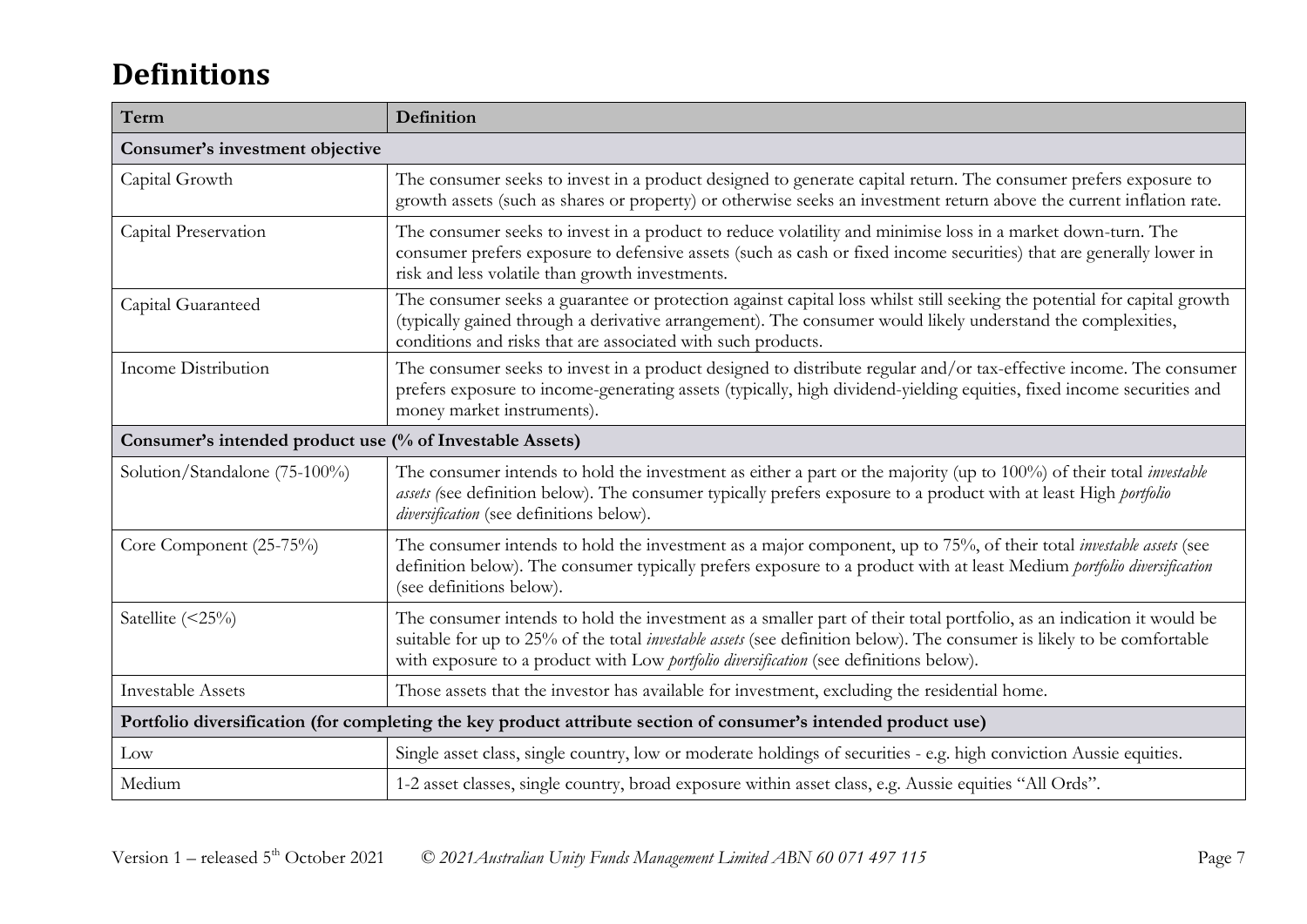| Term                                     | Definition                                                                                                                                                                           |  |
|------------------------------------------|--------------------------------------------------------------------------------------------------------------------------------------------------------------------------------------|--|
| High                                     | Highly diversified across either asset classes, countries or investment managers, e.g. Australian multi-manager<br>balanced fund or global multi-asset product (or global equities). |  |
| Consumer's intended investment timeframe |                                                                                                                                                                                      |  |
| Short ( $\leq$ 2 years)                  | The consumer has a short investment timeframe and may wish to redeem within two years.                                                                                               |  |
| Medium $(> 2$ years)                     | The consumer has a medium investment timeframe and is unlikely to redeem within two years.                                                                                           |  |
| Long ( $> 8$ years)                      | The consumer has a long investment timeframe and is unlikely to redeem within eight years.                                                                                           |  |

#### **Consumer's Risk (ability to bear loss) and Return profile**

Issuers should undertake a comprehensive risk assessment for each product. The FSC recommends adoption of the Standard Risk Measure (**SRM**) to calculate the likely number of negative annual returns over a 20 year period, using the guidance and methodology outlined in the **[Standard Risk Measure](https://protect-eu.mimecast.com/s/pqPaCwVNmtGRQpvMFVpVgu?domain=urldefense.com)  [Guidance Paper For Trustees](https://protect-eu.mimecast.com/s/pqPaCwVNmtGRQpvMFVpVgu?domain=urldefense.com)**. SRM is not a complete assessment of risk and potential loss. For example, it does not detail important issues such as the potential size of a negative return or that a positive return could still be less than a consumer requires to meet their investment objectives/needs. Issuers may wish to supplement the SRM methodology by also considering other risk factors. For example, some products may use leverage, derivatives or short selling, may have liquidity or withdrawal limitations, or otherwise may have a complex structure or increased investment risks, which should be documented together with the SRM to substantiate the product risk rating.

A consumer's desired product return profile would generally take into account the impact of fees, costs and taxes.

| Low       | The consumer is conservative or low risk in nature, seeks to minimise potential losses (e.g. has the ability to bear up<br>to 1 negative return over a 20 year period (SRM 1 to 2)) and is comfortable with a low target return profile.<br>Consumer typically prefers defensive assets such as cash and fixed income. |
|-----------|------------------------------------------------------------------------------------------------------------------------------------------------------------------------------------------------------------------------------------------------------------------------------------------------------------------------|
| Medium    | The consumer is moderate or medium risk in nature, seeking to minimise potential losses (e.g. has the ability to bear<br>up to 4 negative returns over a 20 year period (SRM 3 to 5)) and comfortable with a moderate target return profile.                                                                           |
|           | Consumer typically prefers a balance of growth assets such as shares, property and alternative assets and defensive<br>assets such as cash and fixed income.                                                                                                                                                           |
| High      | The consumer is higher risk in nature and can accept higher potential losses (e.g. has the ability to bear up to 6<br>negative returns over a 20 year period (SRM 6)) in order to target a higher target return profile.                                                                                               |
|           | Consumer typically prefers predominantly growth assets such as shares, property and alternative assets with only a<br>smaller or moderate holding in defensive assets such as cash and fixed income.                                                                                                                   |
| Very high | The consumer has a more aggressive or very high risk appetite, seeks to maximise returns and can accept higher<br>potential losses (e.g. has the ability to bear 6 or more negative returns over a 20 year period (SRM 7) and possibly<br>other risk factors, such as leverage).                                       |
|           | Consumer typically prefers growth assets such as shares, property and alternative assets.                                                                                                                                                                                                                              |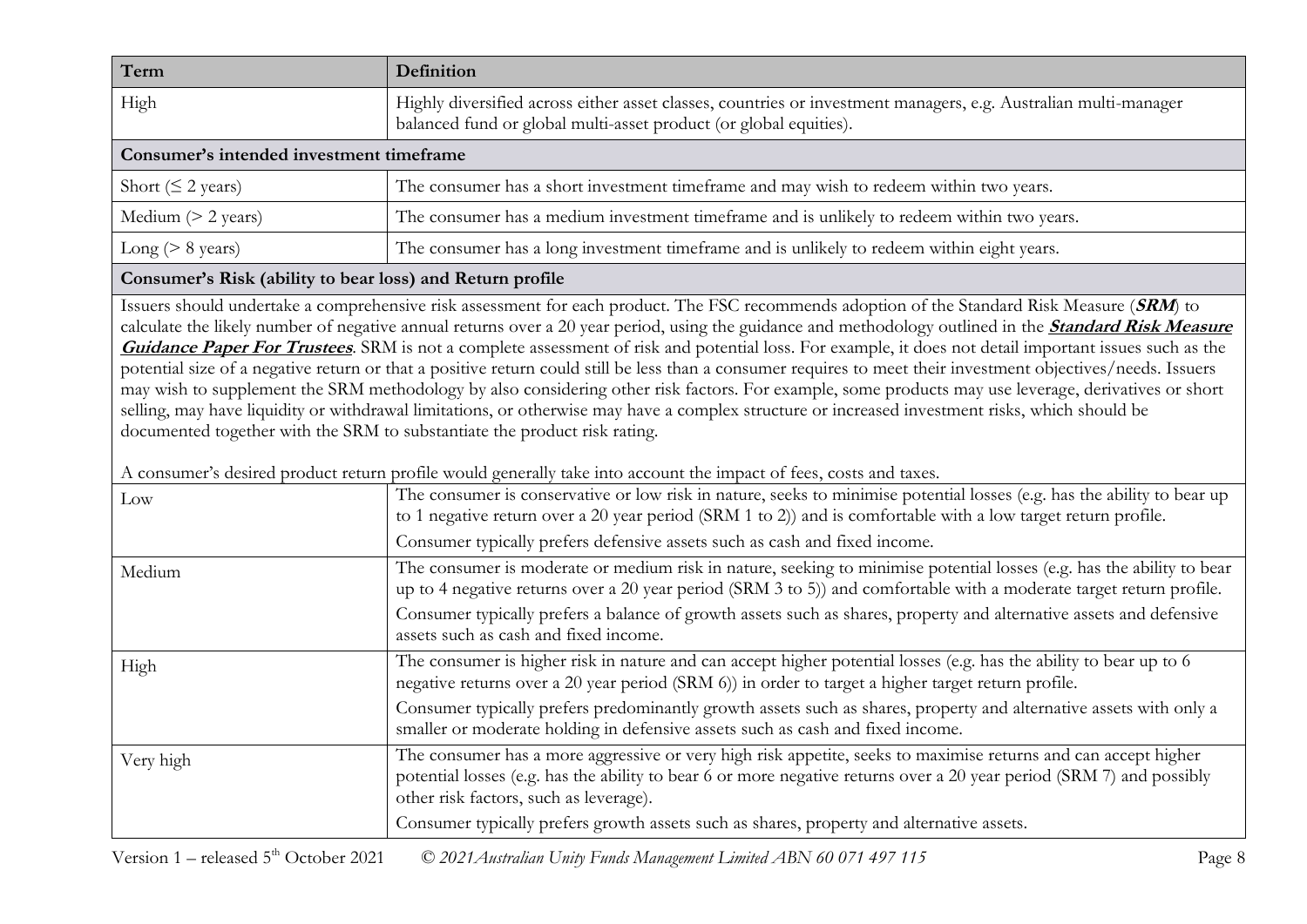| Term                                                                                                                                                                                                                                                                                                                                                                                                                                                                                                                   | Definition                                                                                                                                                                                                                                                                                                     |  |
|------------------------------------------------------------------------------------------------------------------------------------------------------------------------------------------------------------------------------------------------------------------------------------------------------------------------------------------------------------------------------------------------------------------------------------------------------------------------------------------------------------------------|----------------------------------------------------------------------------------------------------------------------------------------------------------------------------------------------------------------------------------------------------------------------------------------------------------------|--|
| Consumer's need to withdraw money                                                                                                                                                                                                                                                                                                                                                                                                                                                                                      |                                                                                                                                                                                                                                                                                                                |  |
| Issuers should consider in the first instance the redemption request frequency under ordinary circumstances. However, the redemption request frequency<br>is not the only consideration when determining the ability to meet the investor's requirement to access capital. To the extent that the liquidity of the<br>underlying investments or possible liquidity constraints (e.g. ability to stagger or delay redemptions) could impact this, this is to be taken into consideration<br>in completing this section. |                                                                                                                                                                                                                                                                                                                |  |
| Daily/Weekly/Monthly/Quarterly/<br>Annually or longer                                                                                                                                                                                                                                                                                                                                                                                                                                                                  | The consumer seeks to invest in a product which permits redemption requests at this frequency under ordinary<br>circumstances and the issuer is typically able to meet that request within a reasonable period.                                                                                                |  |
| <b>Distributor Reporting</b>                                                                                                                                                                                                                                                                                                                                                                                                                                                                                           |                                                                                                                                                                                                                                                                                                                |  |
| Significant dealings                                                                                                                                                                                                                                                                                                                                                                                                                                                                                                   | Section 994F(6) of the Act requires distributors to notify the issuer if they become aware of a significant dealing in<br>the product that is not consistent with the TMD. Neither the Act nor ASIC defines when a dealing is 'significant'<br>and distributors have discretion to apply its ordinary meaning. |  |
|                                                                                                                                                                                                                                                                                                                                                                                                                                                                                                                        | The issuer will rely on notifications of significant dealings to monitor and review the product, this TMD, and its<br>distribution strategy, and to meet its own obligation to report significant dealings to ASIC.<br>Dealings outside this TMD may be significant because:                                   |  |
|                                                                                                                                                                                                                                                                                                                                                                                                                                                                                                                        | they represent a material proportion of the overall distribution conduct carried out by the distributor in<br>$\bullet$<br>relation to the product, or                                                                                                                                                         |  |
|                                                                                                                                                                                                                                                                                                                                                                                                                                                                                                                        | they constitute an individual transaction which has resulted in, or will or is likely to result in, significant<br>detriment to the consumer (or class of consumer).                                                                                                                                           |  |
|                                                                                                                                                                                                                                                                                                                                                                                                                                                                                                                        | In each case, the distributor should have regard to:                                                                                                                                                                                                                                                           |  |
|                                                                                                                                                                                                                                                                                                                                                                                                                                                                                                                        | the nature and risk profile of the product (which may be indicated by the product's risk rating or withdrawal<br>$\bullet$<br>timeframes),                                                                                                                                                                     |  |
|                                                                                                                                                                                                                                                                                                                                                                                                                                                                                                                        | the actual or potential harm to a consumer (which may be indicated by the value of the consumer's<br>investment, their intended product use or their ability to bear loss), and                                                                                                                                |  |
|                                                                                                                                                                                                                                                                                                                                                                                                                                                                                                                        | the nature and extent of the inconsistency of distribution with the TMD (which may be indicated by the<br>$\bullet$<br>number of red or amber ratings attributed to the consumer).                                                                                                                             |  |
|                                                                                                                                                                                                                                                                                                                                                                                                                                                                                                                        | Objectively, a distributor may consider a dealing (or group of dealings) outside the TMD to be significant if:                                                                                                                                                                                                 |  |
|                                                                                                                                                                                                                                                                                                                                                                                                                                                                                                                        | it constitutes more than half of the distributor's total retail product distribution conduct in relation to the<br>$\bullet$<br>product over the reporting period,<br>the consumer's intended product use is Solution / Standalone, or                                                                         |  |